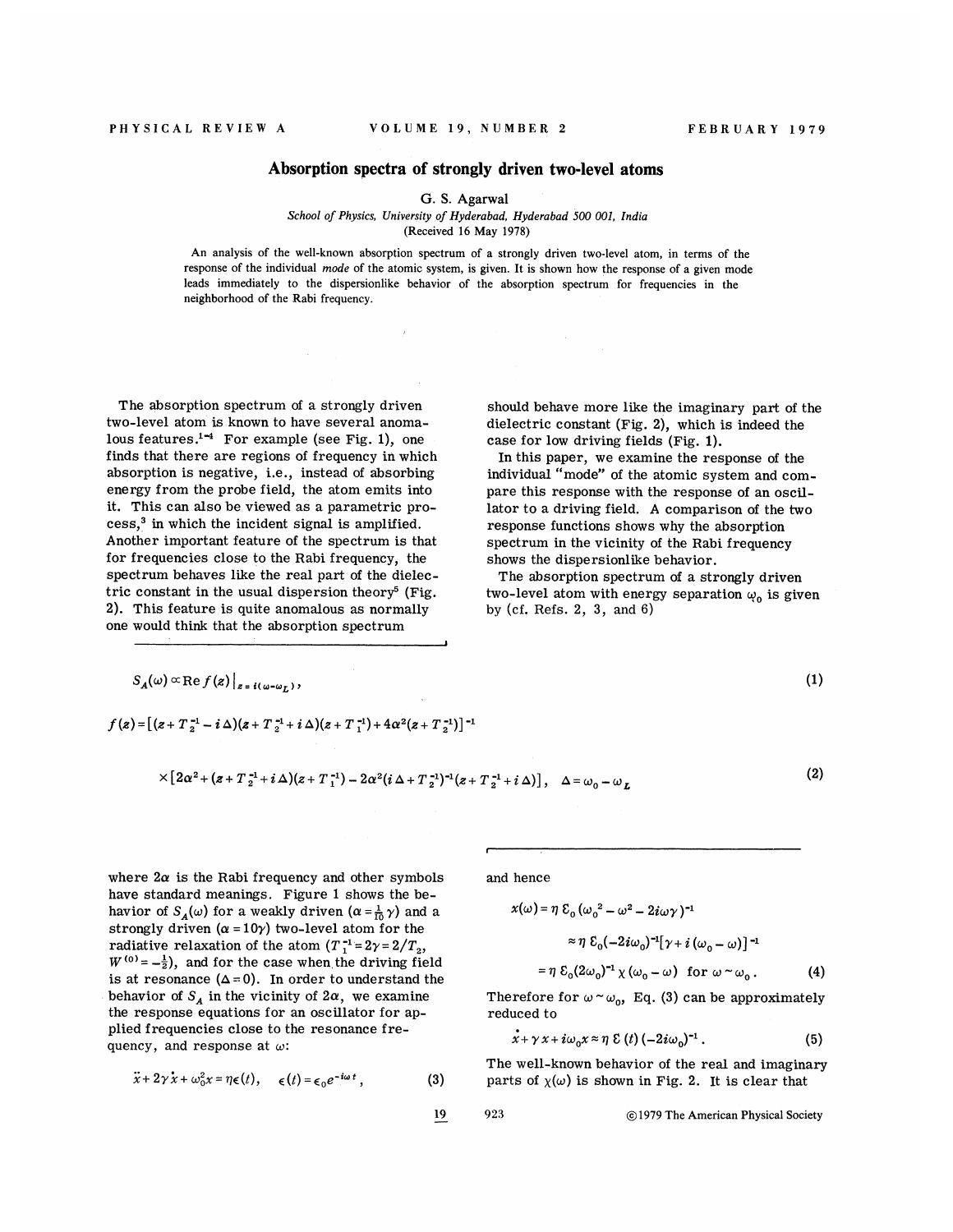

FIG. 1. Absorption spectra  $S_A(\omega)$  as a function of frequency, in units of  $\gamma$ , for the radiative relaxation of the atom and for (a)  $\alpha = \frac{1}{10}\gamma$ , (b)  $\alpha = 10\gamma$ .

the real part of  $x(\omega)$  [solution of Eq. (5)] has the dispersionlike behavior, whereas the imaginary part has absorptionlike behavior. The form of the coefficient multiplying  $\epsilon$  is crucial for the analysis of the response equations for the strongly driven two-level atom. The equations giving the linear response of a two-level atom are

$$
\dot{\psi} = (A_0 + A_1) \psi + D, \quad A_0 = -\frac{1}{T_2} \begin{bmatrix} 1 & 0 & 0 \\ 0 & 1 & 0 \\ 0 & 0 & \frac{T_2}{T_1} \end{bmatrix},
$$
  
\n
$$
A_1 = i\alpha \begin{bmatrix} 0 & 0 & 2 \\ 0 & 0 & -2 \\ 1 & -1 & 0 \\ 1 & -1 & 0 \end{bmatrix},
$$
  
\n
$$
D = 2i\alpha_1 \begin{bmatrix} \psi_3^{(0)}e^{-i\Omega t} \\ -\psi_3^{(0)}e^{-i\Omega t} \\ \frac{1}{2}(\psi_1^{(0)}e^{-i\Omega t} - c.c.) \end{bmatrix},
$$
  
\n(6)

where  $\psi$  represents the linear response of the variables  $\langle S^* \rangle$ ,  $\langle S^* \rangle$ :

$$
\psi_1 = \langle S^* \rangle - \psi_1^{(0)}, \quad \psi_2 = \langle S^- \rangle - \psi_2^{(0)}, \quad \psi_3 = \langle S^* \rangle - \psi_3^{(0)}, \tag{7}
$$

with  $\psi_1^{(0)}$  denoting the equilibrium values of the variables  $\langle S^* \rangle$ ,  $\langle S^- \rangle$ , and  $\langle S^* \rangle$  and  $\alpha_1$  denoting the coupling with the weak probe field. When  $\alpha = 0$ , then the driving term in the equation for  $\psi$ , is purely imaginary, since  $\psi_3^{(0)}$  is real, and hence the usual situation prevails, i.e., the expected absorptio spectrum is obtained. When  $\alpha$  is small but not zero, a straightforward second-order perturbation theory with respect to  $\alpha$  shows that

$$
\dot{\psi}_1 = - T_2^{-1} \psi_1 + i 2 \alpha_1 \psi_3^{(0)} e^{i \Omega t} + 2i \alpha \psi_3', \qquad (8)
$$

where  $\psi_3'(t)$  is the linear response to first order in  $\alpha$ , which is now known and is real by definition. The above equation shows that the driving term is purely imaginary, and hence the expected behavior of the absorption spectrum is obtained. For large values of  $\alpha$ , we have to use a nonper-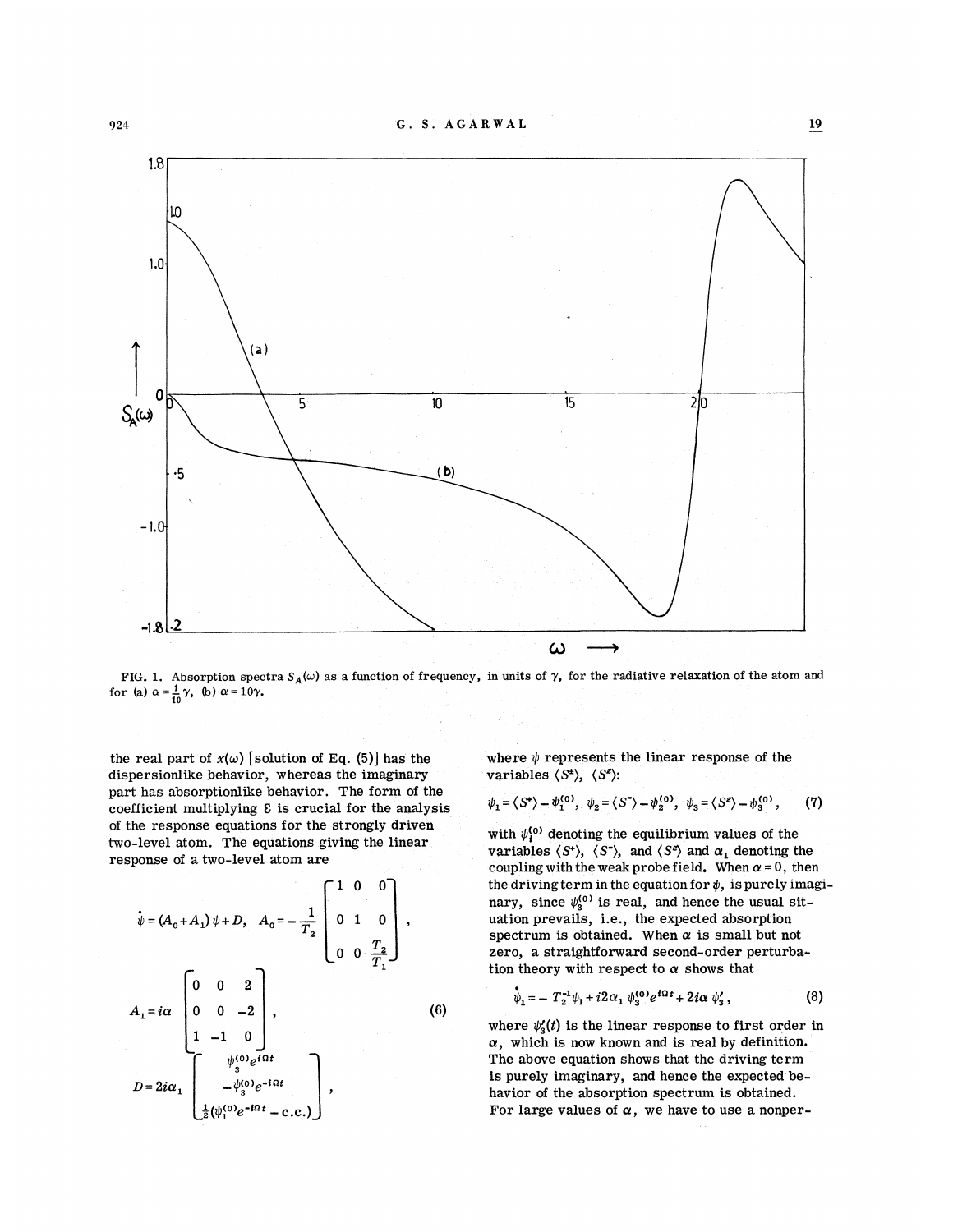

FIG. 2. (a) Imaginary and (b) real parts of the susceptibility  $\chi(\omega)$  [Eq. (5)] as a function of the frequency.

turbative method. For this purpose, we work in a representation in which  $A_1$  is diagonal. Let S<br>be the matrix that diagonalizes  $A_1$ , i.e.,

$$
S^{-1}A_1S = \Lambda, \quad \Lambda = 2i\alpha \begin{bmatrix} 0 & 0 & 0 \\ 0 & 1 & 0 \\ 0 & 0 & -1 \end{bmatrix},
$$
  
\n
$$
S = \frac{1}{\sqrt{3}} \begin{bmatrix} \sqrt{\frac{3}{2}} & 1 & -1 \\ \sqrt{\frac{3}{2}} & -1 & 1 \\ 0 & 1 & 1 \end{bmatrix}, \quad S^{-1} = \frac{\sqrt{3}}{4} \begin{bmatrix} 2\sqrt{\frac{2}{3}} & 2\sqrt{\frac{2}{3}} & 0 \\ 1 & -1 & 2 \\ -1 & 1 & 2 \end{bmatrix}.
$$
  
\n(9)

Then the matrix  $S^{-1} \psi = \Phi$  satisfies the equation

$$
\dot{\Phi} = (B_0 + B_1 + \Lambda)\Phi + \mathfrak{D},\tag{10}
$$

where

re  

$$
B_0 = -\frac{1}{2} \left( \frac{1}{T_1} + \frac{1}{T_2} \right) \begin{bmatrix} \frac{2}{T_2} \left( \frac{1}{T_1} + \frac{1}{T_2} \right)^{-1} & 0 & 0 \\ 0 & 1 & 0 \\ 0 & 0 & 1 \end{bmatrix},
$$

$$
B_1 = \frac{1}{2} \left( \frac{1}{T_1} + \frac{1}{T_2} \right) \begin{bmatrix} 0 & 0 & 0 \\ 0 & 0 & 1 \\ 0 & 1 & 0 \end{bmatrix} ,
$$

$$
\mathfrak{D}_{1} = -4\sqrt{2} \ \alpha_{1} \psi_{3}^{(0)} \sin \Omega t, \n\mathfrak{D}_{2} = \mathfrak{D}_{3}^{*} = 2\sqrt{3} \ i\alpha_{1} (\psi_{3}^{(0)} \cos \Omega t + \frac{1}{2} \psi_{1}^{(0)} e^{-i\Omega t})
$$
\n
$$
= \frac{1}{2} \psi_{3}^{(0)} e^{i\Omega t},
$$
\n(11)